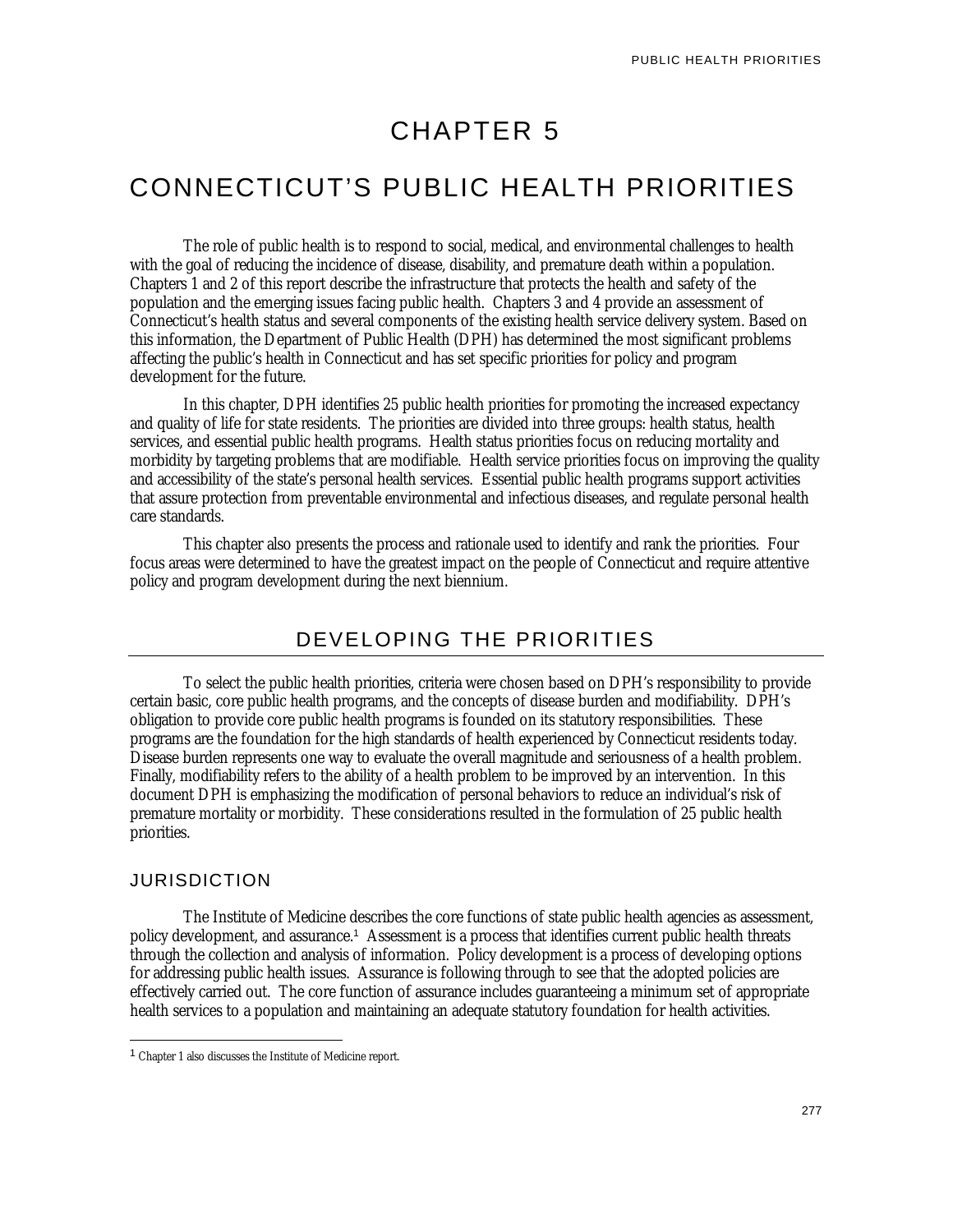DPH is Connecticut's lead agency in public health policy, practice, and advocacy. It is DPH's statutory responsibility to protect the health and safety of Connecticut's residents and to prevent disease and promote wellness. DPH collects and analyzes health data; monitors infectious diseases, and environmental and occupational health hazards; regulates health care providers; and provides financial support to local public health agencies and jurisdictions. Public health agencies, such as local health departments, schoolbased health centers, and community health centers, assume responsibility for the delivery of health services to those with inadequate insurance coverage because private sector providers determine that they have no financial incentive or social responsibility to serve them.<sup>2</sup>

Other state agencies also have jurisdiction in areas that affect public health. The Department of Environmental Protection is responsible for managing air quality by controlling air pollution, monitoring water quality and preventing water pollution, and regulating the treatment, storage, disposal, and transportation of hazardous substances. The Department of Mental Health and Addiction Services (DMHAS) is responsible for assessing, planning for, and addressing the mental health and substance abuse problems in the state. For this reason the public health priorities in the *Assessment* do not address mental health issues, however DMHAS's most recent mental health and addiction service assessments are summarized in Appendix D.

#### BURDEN OF DISEASE

To improve the health of Connecticut's residents requires a reduction in the overall burden of disease. The term "disease burden" is used to describe the impact of a disease on the population. Indicators of mortality and premature mortality were used to quantify the disease burden of different health conditions for the purpose of setting the priorities. Mortality indicators consist of both the number of deaths and ageadjusted mortality rates. The indicator of premature mortality was the years of potential life lost before age 65 (YPLL).<sup>3</sup> This indicator emphasizes diseases or injuries that occur early in life, and is correlated with both human and economic losses to society.<sup>4</sup>

#### MODIFIABLE RISK FACTORS

To effectively reduce the burden of disease, public health efforts must address the circumstances which cause disease. People engage in many behaviors which increase their risk of disease. These behaviors, or risk factors, are related to a variety of biological, social, and environmental circumstances and are often modifiable. Risk factors have been described as the "actual" causes of death since they contribute substantially to or are the primary reasons for one or more specific morbid conditions. For example, smoking is one of the most important modifiable causes of lung cancer, cardiovascular disease, chronic lung disease, musculo-skeletal disease, and stroke (See Table 5-1).

<sup>&</sup>lt;sup>2</sup> Gordon RL, Baker EL, Roper WL, Omenn GS. Prevention and the reforming U.S. health care system: changing responsibilities for public health. In: Omenn GS, Fielding JE, Lave LB., editors. *Annual Review of Public Health*. Palo Alto: Annual reviews, Inc. 1996: 489-509.

<sup>&</sup>lt;sup>3</sup> A definition of "years of potential life lost before age 65" is contained in the Glossary, Appendix O.

<sup>4</sup> Murray CJ, Lopez AD. Alternative visions of the future: projecting mortality and disability, 1990-2020. In: Murray CJL, Lopez AD, eds. *The Global Burden of Disease*. Cambridge: Harvard University Press, 1996.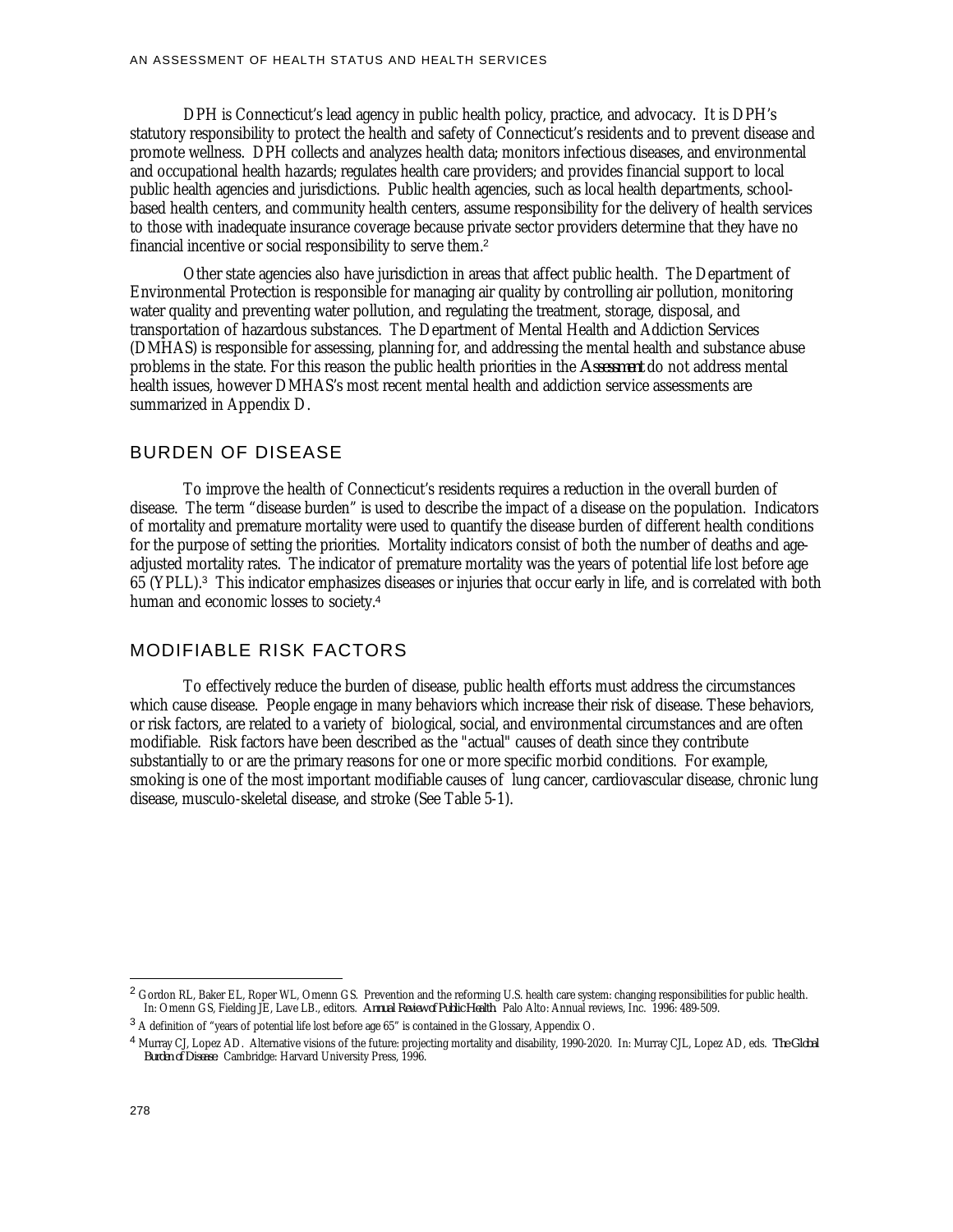| ("+"=an established risk factor; "?"=a possible risk factor) |                  |           |                            |                 |           |                                        |                                     |
|--------------------------------------------------------------|------------------|-----------|----------------------------|-----------------|-----------|----------------------------------------|-------------------------------------|
| <b>Risk Factor</b>                                           | CVD <sup>a</sup> | Cancer    | Chronic<br>Lung<br>Disease | <b>Diabetes</b> | Cirrhosis | Musculo-<br>skeletal<br><b>Disease</b> | Neuro -<br>logic<br><b>Disorder</b> |
| Tobacco Use                                                  | $+$              | $\ddot{}$ | $\ddot{}$                  |                 |           | $\ddot{}$                              | ?                                   |
| Alcohol Use                                                  | ?                | $\ddot{}$ |                            |                 | +         | $\ddot{}$                              | $\ddot{}$                           |
| <b>High Cholesterol</b>                                      | $\ddot{}$        |           |                            |                 |           |                                        |                                     |
| <b>High Blood Pressure</b>                                   | $+$              |           |                            |                 |           |                                        |                                     |
| Diet                                                         | $\ddot{}$        | $\ddot{}$ | ?                          | ?               |           | $+$                                    | ?                                   |
| Physical Inactivity                                          | $\ddot{}$        | $\ddot{}$ |                            | +               |           | $+$                                    |                                     |
| Obesity                                                      | +                | $\ddot{}$ |                            | +               |           | +                                      | $\ddot{}$                           |
| <b>Stress</b>                                                | ?                | ?         |                            |                 |           |                                        |                                     |
| Env. Tobacco Smoke                                           | ?                | $\ddot{}$ | $\ddot{}$                  |                 |           |                                        |                                     |
| Occupation                                                   |                  | $\ddot{}$ | $\ddot{}$                  |                 | ?         | ÷                                      | ?                                   |
| Pollution                                                    |                  | $\ddot{}$ | $\ddot{}$                  |                 |           |                                        | $\ddot{}$                           |
| Low SES <sup>b</sup>                                         | +                | $\ddot{}$ | $\ddot{}$                  | +               | +         | +                                      |                                     |

#### **Table 5-1 Relationships between Modifiable Risk Factors and Various Chronic Diseases**

a Cardiovascular disease, <sup>b</sup> Socioeconomic Status

Source: *Chronic Disease Epidemiology and Control*, R.C. Brownson, P. L. Remington, J. R. Davis, (Eds.) American Public Health Association, 1993

For the United States, the top actual causes of death are tobacco, diet and physical inactivity, alcohol misuse, microbial agents, toxic agents, firearms, sexual behavior, motor vehicle accidents, illicit use of drugs, and lack of access to primary care.<sup>5</sup> Elevated blood cholesterol and blood pressure are risk factors, but are influenced by more basic elements such as body weight, diet, physical activity, and medical interventions such as drug therapies. Although actual causes were developed from U.S. data, Connecticut data confirm the importance of tobacco, alcohol, and firearms as major causes of premature death.<sup>6</sup> To reap the maximum health benefits, risk factors should be modified early in life. However, reducing risk factors at any age benefits health status in later life, including persons aged 65 years and over. This is well documented for modifications of smoking, diet, and physical inactivity.<sup>7</sup>

DPH's ranking of the priorities was based on the data-driven analyses of disease burden, risk factors, and public health's essential services. It was also informed by the agency's key critical functions as it is currently configured. The final state health priorities are ranked within three categories: health status, health services, and essential public health programs.

#### Public Review and Comment

-

DPH intended the 1997 draft of *Looking Toward 2000* to provide the health community with a rational context for setting priorities for improved health for all Connecticut residents. Over 750 draft *Assessments* were distributed to representatives of the legislature, state government, local health departments and districts, health care providers, professional organizations, community agencies, and individuals. DPH offered 6 public hearings throughout the state during the Spring of 1998 to solicit comments on the

<sup>5</sup> McGinnis JM, Foege WH. The actual causes of death in the United States. *Journal of the American Medical Association.* 1993;270(18):2007-12. 6 See Chapter 3, "Behavioral Risks."

<sup>7</sup> Brownson, RC, Remington, PL, Davis, JR, Editors. *Chronic Disease Epidemiology and Control.* American Public Health Association: Washington, DC. 1993.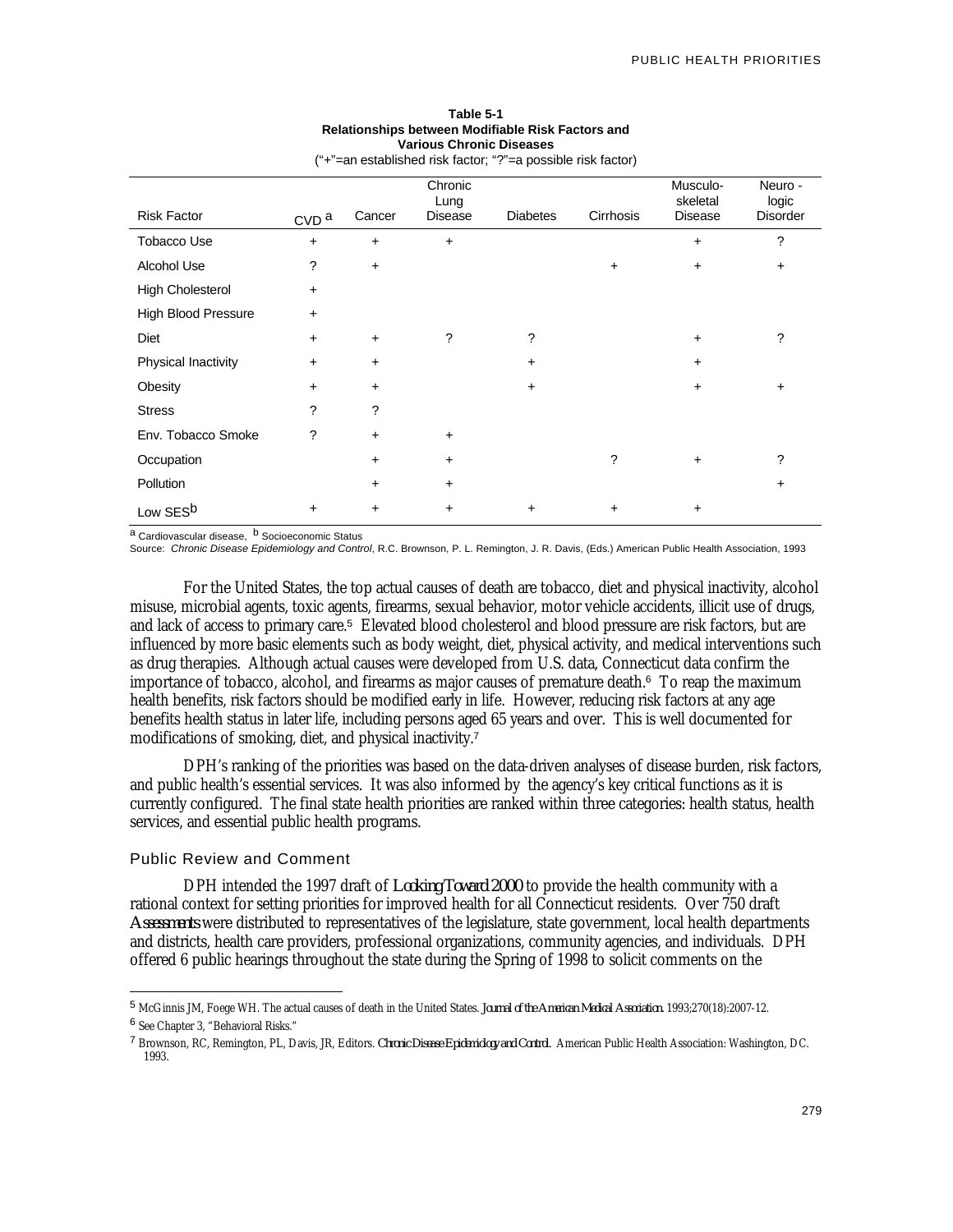document. Some of the comments encouraged future planning efforts to focus on special population groups such as children, the elderly, and racial and ethnic minorities. Many comments dealt with the lack of available data to perform local assessments of health status and the need for health services. Other comments identified mental health and substance abuse as major public health concerns.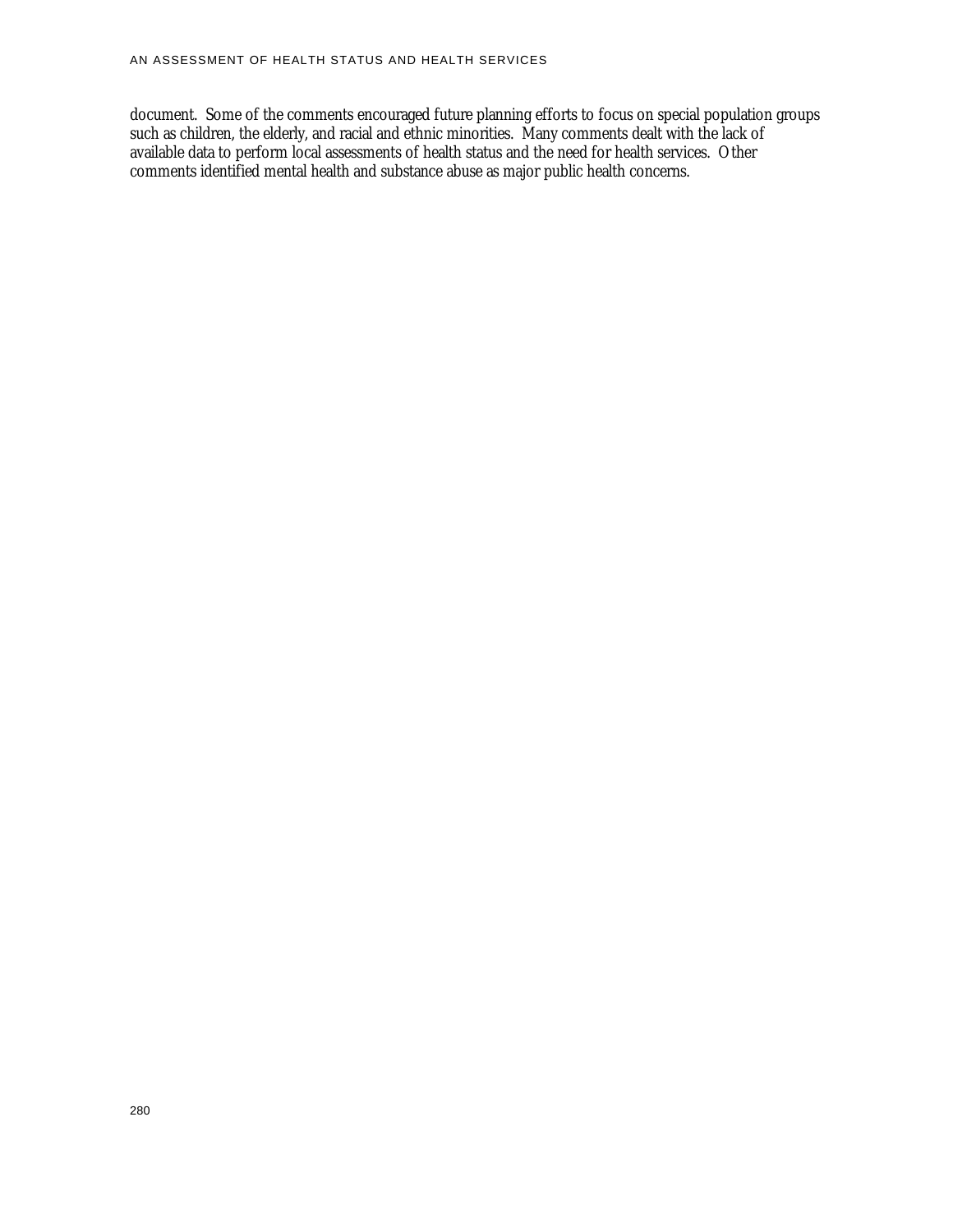## CONNECTICUT'S RANKED PRIORITIES

## HEALTH STATUS PRIORITIES

- 1. Prevention and cessation of tobacco use
- 2. Reduction of the factors associated with intentional, unintentional, and occupational injury
- 3. Improvement in rates of breast, cervical, and colorectal cancer screening and follow-up
- 4. Improvement in rates of hypertension detection and control
- 5. Improvement in rates of diabetes monitoring and control
- 6. Improvement in diet and rates of blood cholesterol monitoring and control
- 7. Further determination and reduction of the factors associated with adverse pregnancy outcomes
- 8. Reduction of risky sexual behavior that leads to acquisition of HIV/AIDS, STDs, and unwanted pregnancy
- 9. Reduction of physical inactivity
- 10. Reduction of alcohol abuse
- 11. Reduction of illicit substance use and practices associated with transmission of infectious diseases

## HEALTH SERVICES PRIORITIES

- 1. Reinforce and strengthen the public health infrastructure
- 2. Focus resources on the collection, analysis, interpretation, and dissemination of health data and information for better monitoring of the health care delivery system
- 3. Promote the development of adequate programs and services for persons 65 years of age and older
- 4. Monitor the growth and development of managed care and its impact on the delivery and utilization of personal health care services
- 5. Expand access to affordable health insurance and primary and preventive health care services to the uninsured and underinsured

## ESSENTIAL PUBLIC HEALTH PROGRAMS

- 1. Infectious disease control
	- 1.1. Monitoring and control of all infectious diseases
	- 1.2. Investigation of outbreaks of infectious diseases and food poisoning
	- 1.3. Immunization programs
- 2. Health provider quality assurance
	- 2.1. Setting and enforcing standards for professional provider qualifications and provider and facility quality assurance
- 3. Environmental assurance
	- 3.1. Protection of food and water through the setting and enforcing of quality standards 3.2. Lead abatement in housing and testing of children for blood lead levels
- 4. Health services assurance
	- 4.1. Setting and enforcing standards for preventive health care
	- 4.2. Assuring the provision of health care services to underserved populations
	- 4.3. Family nutrition programs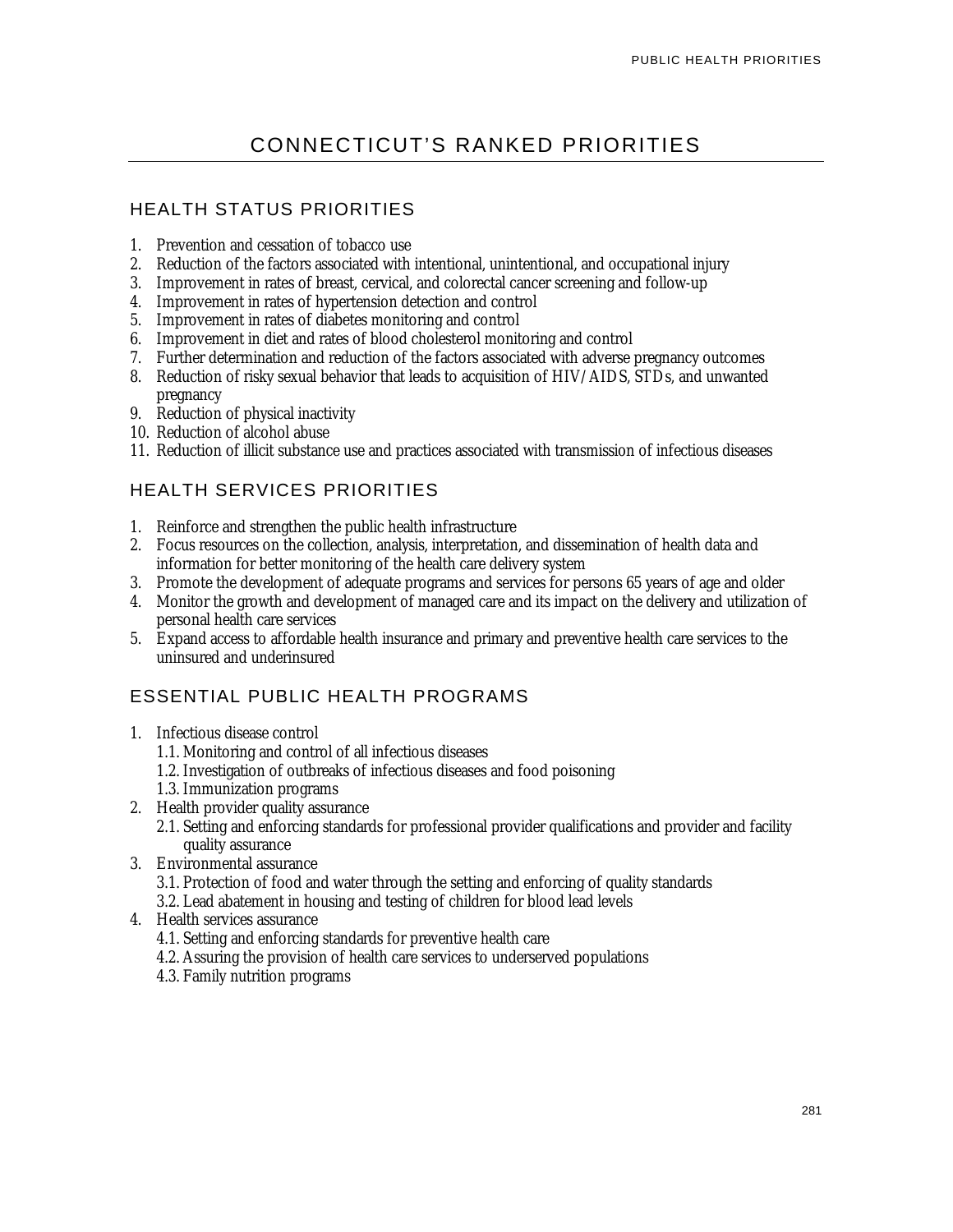## HEALTH STATUS PRIORITIES

DPH's eleven health status priorities are based on reducing known risk factors and promoting early interventions for leading causes of mortality and premature mortality. The priorities address the reduction of the use of tobacco, alcohol, and illicit substances; risky sexual behaviors; and factors resulting in injuries and adverse pregnancy outcomes. They promote the expansion of screening and monitoring for cancer, diabetes, hypertension, and cholesterol; the improvement of diet; and greater participation in regular exercise. These priorities identify major opportunities to further improve the health and quality of life of Connecticut residents.

#### 1. Prevention and cessation of tobacco use

Tobacco use is the single most important avoidable cause of death. An estimated 19% of all deaths in Connecticut in 1997 can be attributed to smoking. Abstinence from tobacco may prevent 90% of lung cancer deaths, the leading cause of cancer deaths in Connecticut. Tobacco use is a risk factor for heart disease, chronic lung disease, and cancers of the larynx, esophagus, pharynx, mouth, pancreas, kidney, cervix, and bladder. The consequences of tobacco use during pregnancy include spontaneous abortions, low birthweight, and sudden infant death syndrome.

Tobacco use also affects persons who do not engage in the behavior. Exposure to cigarettes, or environmental tobacco smoke (ETS), contributes to the development of acute and chronic illnesses that result in premature loss of life. Exposure to ETS is a significant public health problem because it worsens symptoms in children who have asthma and is a risk factor for the development of asthma in healthy children. Exposure to ETS increases respiratory disease symptoms, such as wheezing, coughing, and sputum production; decreases lung function; and increases the incidence of middle ear infection.<sup>8</sup>

2. Further determination and reduction of the factors associated with intentional, unintentional, and occupational injuries

Unintentional injuries are the leading cause of death for people between the ages of 1 and 34. In 1994 in Connecticut, they were the third leading cause of death based on age-adjusted mortality rates and the sixth leading cause of death based on the total number of deaths. More children and adolescents die each year from unintentional injuries than from all other childhood diseases combined. Motor vehicle crashes are the leading cause of unintentional injury deaths in Connecticut, accounting for one-third of all unintentional injury deaths, an average of nearly one death per day. Intentional injuries, including homicides and suicides, rank third in terms of premature death rates. Young adults between the ages of 15 and 34 years represent 72% of all homicide deaths. Black males between the ages of 15 and 34 years account for 1.5% of the population but 30% of 1994's homicide deaths. Firearms were used in seven out of ten homicide deaths and nearly half of Connecticut's suicides.

3. Improvement in rates of breast, cervical, and colorectal cancer screening and followup

Several types of cancer were selected as priorities based on high incidence rates and the availability of effective screening tests that can detect cancers at an early stage. Breast cancer is the second leading cause of cancer deaths in women. Mammography and clinical breast examination are important tools in reducing breast cancer mortality through detection at an early stage. Unfortunately, nearly one-third of Connecticut's women with breast cancer have been detected at later stages of development, after metastasis had occurred. Invasive cervical cancer is largely preventable by means of early screening to detect the disease at pre-invasive stages. A reduction in deaths from colorectal cancer can also be achieved through detection and treatment of early-stage cancers.

<u>.</u>

<sup>8</sup> U.S. Environmental Protection Agency. *The Health Effects of Passive Smoking*. Washington, D.C.: 1993.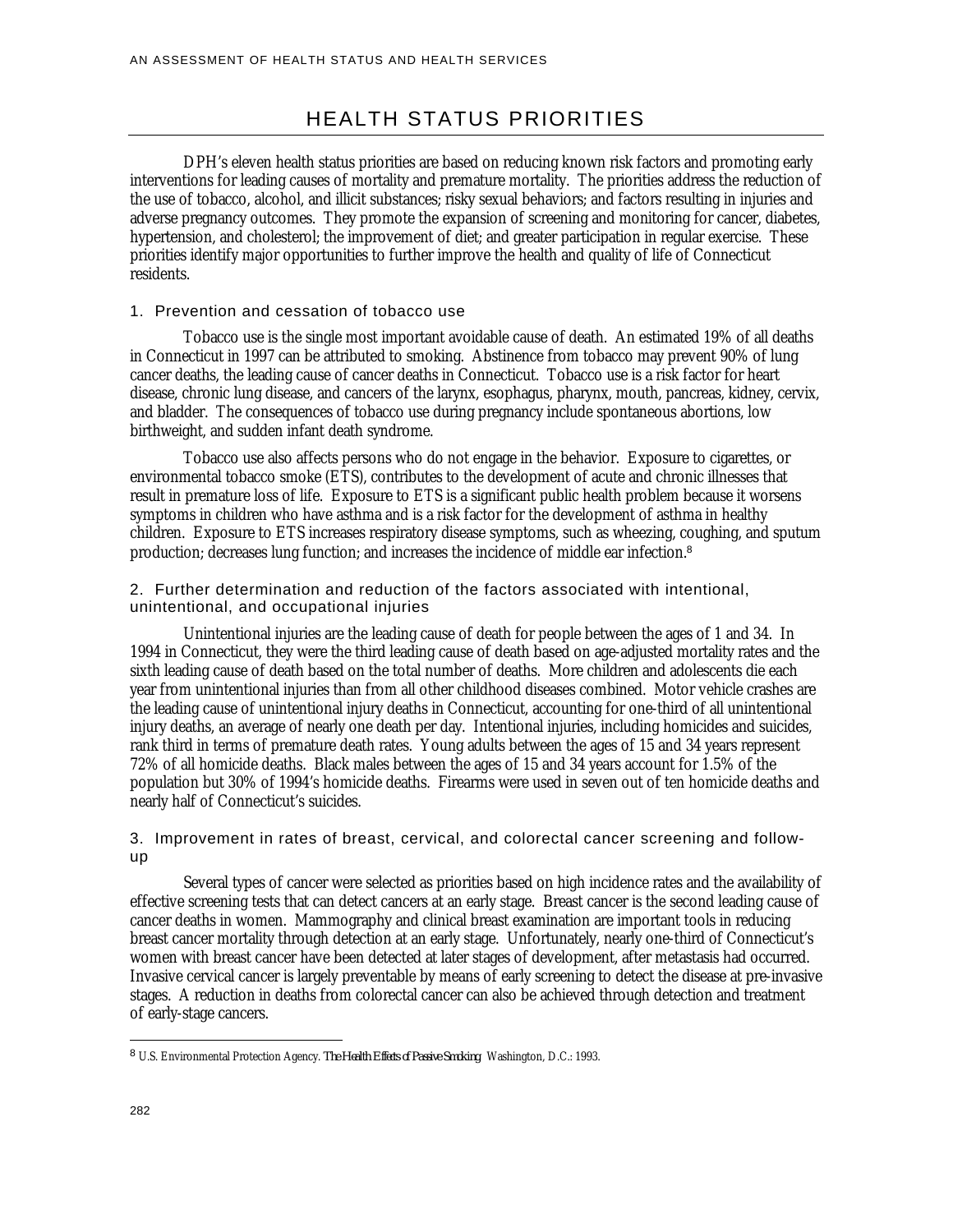#### 4. Improvement in rates of hypertension detection and control

High blood pressure (hypertension) is a major risk factor for stroke and heart disease. Nearly one in five Connecticut adults have been told their blood pressure was high. Because it has no clear, overt symptoms, regular blood pressure monitoring is needed for detection and control. Weight control, physical activity, lower salt intake, a non-smoking lifestyle, and moderate or low alcohol consumption can reduce the risk of hypertension.

#### 5. Improvement in rates of diabetes monitoring and control

Diabetes was the seventh leading cause of death in Connecticut in 1996. It is also a disease that leads to other diseases. Diabetes is associated with cardiovascular disease, hypertension, neuropathies, and peripheral vascular disease and its sequelae (e.g., amputations). Diabetes is the leading cause of end-stage renal disease and blindness among working-age adults. Over 900,000 Connecticut adults are estimated to be at risk of undiagnosed diabetes based on age, obesity, a sedentary lifestyle, or a history of gestational diabetes. The serious complications of diabetes can be prevented or delayed with early diagnosis and treatment.

#### 6. Improvement in diet and in rates of blood cholesterol monitoring and control

Improvement in diet is a priority because it is relatively easy to modify. A poor diet is an important risk factor for serious and costly chronic health conditions. A poor diet, such as one high in saturated fat, increases a person's risk for high cholesterol, hypertension, and obesity. All three of these conditions increase a person's risk of cardiovascular disease. A poor diet, along with obesity, also increases a person's risk for colon, breast, and prostate cancer, and type-II diabetes. Recent data indicate that in Connecticut more than one person in four are obese; one person in three in some distinct subpopulations.<sup>9</sup> Almost half a million state residents, or one in seven, have been told their cholesterol was high.

Positive diet modifications include substantially decreasing the intake of fat, especially saturated fat, and substantially increasing the intake of fruits and vegetables, and other fibers, to reduce the risk of cancer, heart disease, and certain birth defects.

7. Further determination and reduction of the factors associated with adverse pregnancy outcomes

Low birthweight (<2,500 grams) is a measure of the adequacy of fetal growth during pregnancy. It is strongly associated with infant mortality and long-term health problems for a child, such as mental retardation, cerebral palsy, and vision and hearing disabilities. Low birthweight can be prevented by improvement in maternal nutrition; reduction or elimination of tobacco, alcohol, and illicit substance use; reduced exposure to environmental toxins; and promotion of early and regular prenatal medical care.

8. Reduction of risky sexual behavior that leads to acquisition of HIV/AIDS, STDs, and unwanted pregnancy

Reduction of risky sexual behavior through educational programs can decrease the prevalence of sexually transmitted diseases (STDs), HIV, and unwanted pregnancies. Syphilis, for example, can cause debilitating nervous system disorders and death in both infected adults and newborns, and it is also a risk factor for HIV transmission. HIV/AIDS is a leading cause of premature mortality and nearly one-third of the reported cases in 1995 were acquired from sexual contact. Unwanted pregnancies are often associated with poor prenatal care which leads to newborns who are low birthweight or premature, and other increased health risks for the mother and child. The rate of low birthweight births has not improved in Connecticut for ten years and remains a major challenge for family health programs.

<u>.</u>

<sup>&</sup>lt;sup>9</sup> See Chapter 3, "Diet and Overweight."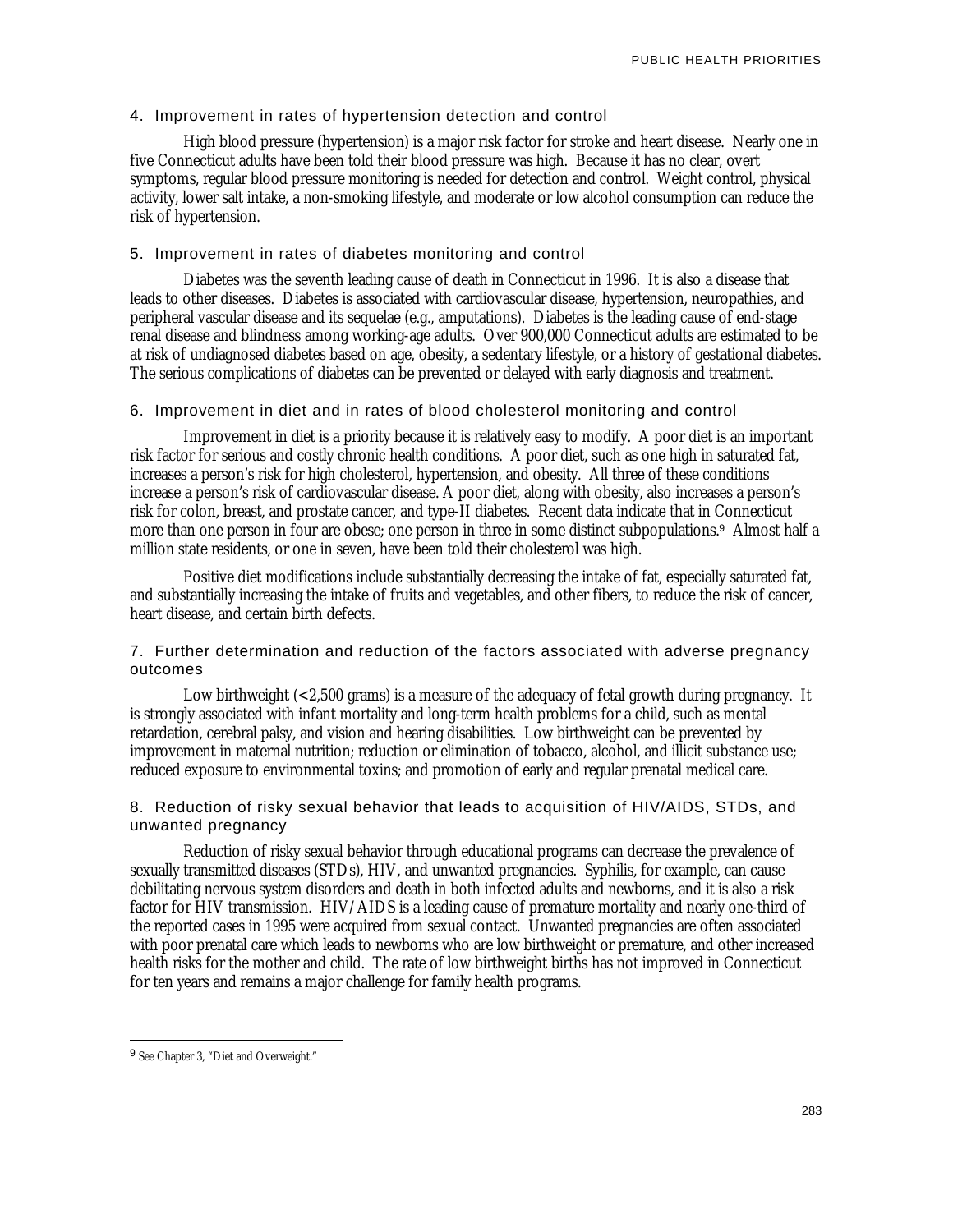#### 9. Reduction of physical inactivity

Regular exercise has the potential to reduce the risk of cardiovascular disease, several types of cancer, and diabetes. Regular exercise also has beneficial effects on hypertension, weight control, osteoporosis, anxiety, and depression.

#### 10. Reduction of alcohol abuse

Alcohol abuse has been linked to heart disease, cancers, hepatitis, cirrhosis of the liver, and other diseases (See Table 5-1). It is a factor in about half of all motor vehicle fatalities, and can adversely affect birth outcomes. In 1995, the prevalence of drinking reported by Connecticut adults was 64.8%.

11. Reduction of illicit substance use and substance use practices associated with transmission of infectious diseases

Injection drug use remains the leading means of HIV transmission. Despite the downward trend in AIDS mortality, the magnitude and epidemiology of AIDS continue to pose major challenges to prevention. In 1995, HIV infection was the seventh leading cause of death overall and the leading cause of death for Connecticut residents aged 25-44 years. One hundred fifty-nine out of 169 Connecticut towns have had at least one AIDS case among their residents.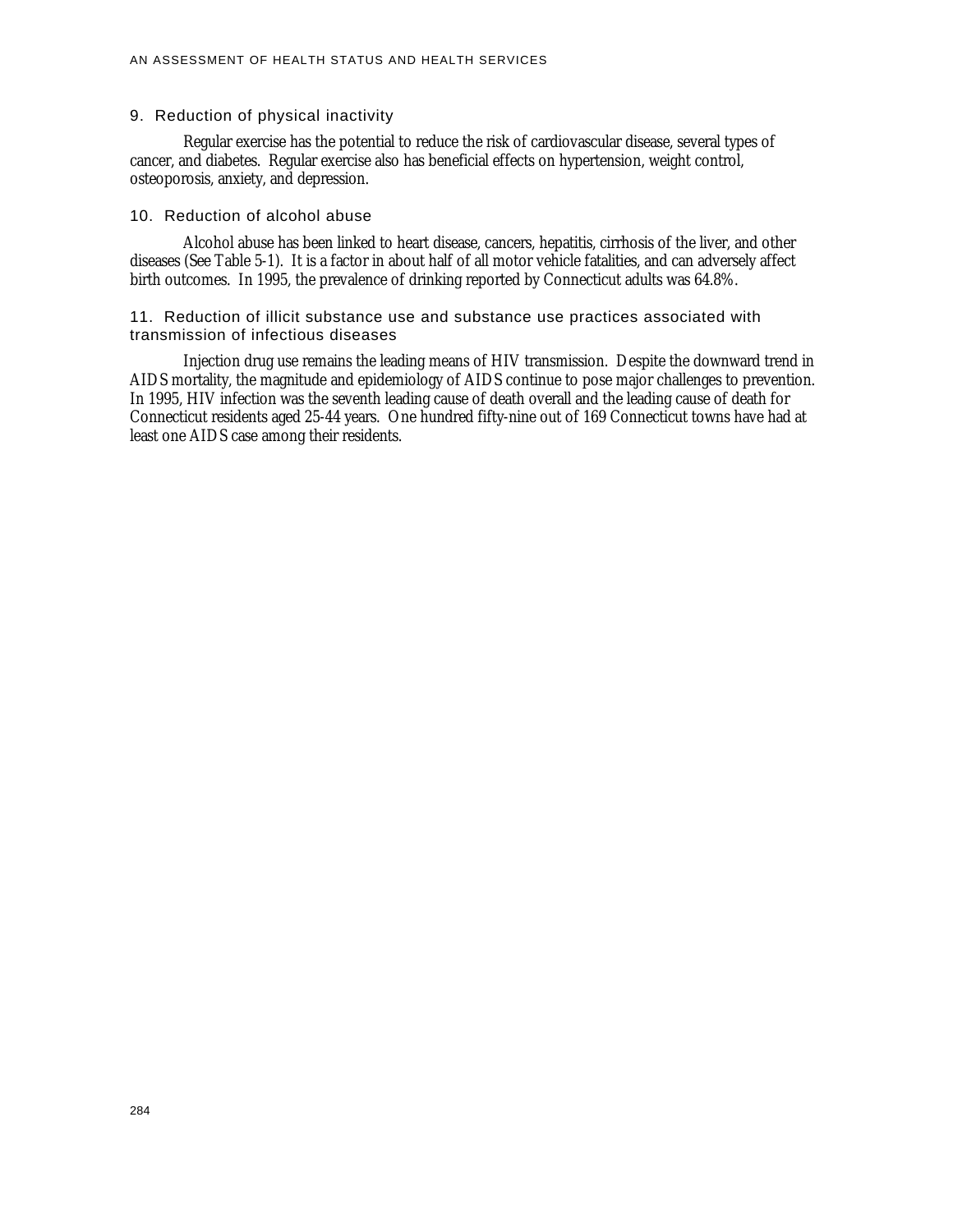## HEALTH SERVICES PRIORITIES

State public health departments are responsible for assessing the health service needs of the people living in their jurisdictions, and assuring them access to a certain basic set of quality health care services.<sup>10</sup> Providing better access to health care services can reduce mortality, premature mortality, and morbidity. Bunkner, Frazier, and Mosteller<sup>11</sup> estimated that for a person born in the 1990's, the health care system contributed about 5 years (7%) to their life expectancy. If access to efficacious services were extended to more people, they estimated that the health system had the potential to contribute up to 2.5 additional years. McGinnis and Foege<sup>12</sup> cited a Carter Center project which indicated a lack of access to primary care accounted for 7% of premature deaths before age 65 and 15% of YPLL, substantial portions of which were due to infant deaths. If these estimates were applied to Connecticut, the lack of access to primary care would account for almost as many YPLL as tobacco, heart disease, or alcohol. The health services priorities address access to care for vulnerable populations, the development and dissemination of better health data, and the maintenance of quality health services for the state's residents.

1. Reinforce and strengthen the public health infrastructure.

The public health infrastructure consists of the federal, state, and local governments' capacity to meet the basic responsibilities of preserving the health of the community. Examples of these responsibilities are disease surveillance and epidemiological investigations, the collection and analysis of vital statistics, public health education, laboratory analysis, the regulation of food and water quality, the licensure of health service providers, and administration.

Historically, public health agencies have also assumed responsibility for the delivery of health services to those with inadequate insurance coverage.<sup>13</sup> Until about ten years ago, funding to provide health services to inadequately insured people came through direct grants or was cost-shifted from other payers. Recently, grant funding has declined, and because of managed care's cost containment pressures, the ability of public health providers to shift costs from other payers has diminished. This situation places the financial viability of agencies like community health centers and school-based health centers at risk at a time when the need for these services is expanding rapidly. The need to develop a strategy to reinforce and strengthen these traditional public health providers is urgent.

2. Focus resources on the collection, analysis, interpretation, and dissemination of health data and information for better monitoring of the health care delivery system

Public health's core functions of assessment and assurance depend upon the availability of health data and information. In Connecticut, large amounts of health data are available in the public and private sectors. These data should be linked, analyzed, and disseminated to local health agencies, health providers, governmental agencies, and other interested parties. However, there are obstacles to data availability that limit assessment, monitoring, planning, and other important public health activities. For example, the cost of obtaining health data is prohibitive for some agencies.

Specific needs for data are:

local data on behavioral risk factors, targeting vulnerable populations;

<sup>10</sup> Committee for the Study of the Future of Public Health. *The Future of Public Health*. Washington, D.C.: National Academy Press, 1988.

<sup>&</sup>lt;sup>11</sup> Bunkner JP, Frazier HS, Mosteller F. The role of medical care in determining health: creating an inventory of benefits. In Amick BC, III, Levine S, Tarlov AR, Walsh DC. *Society and Health*. New York: Oxford University Press, 1995.

<sup>12</sup> McGinnis JM, Foege WH.

<sup>13</sup> Gordon RL, Baker EL, Roper WL, Omenn GS.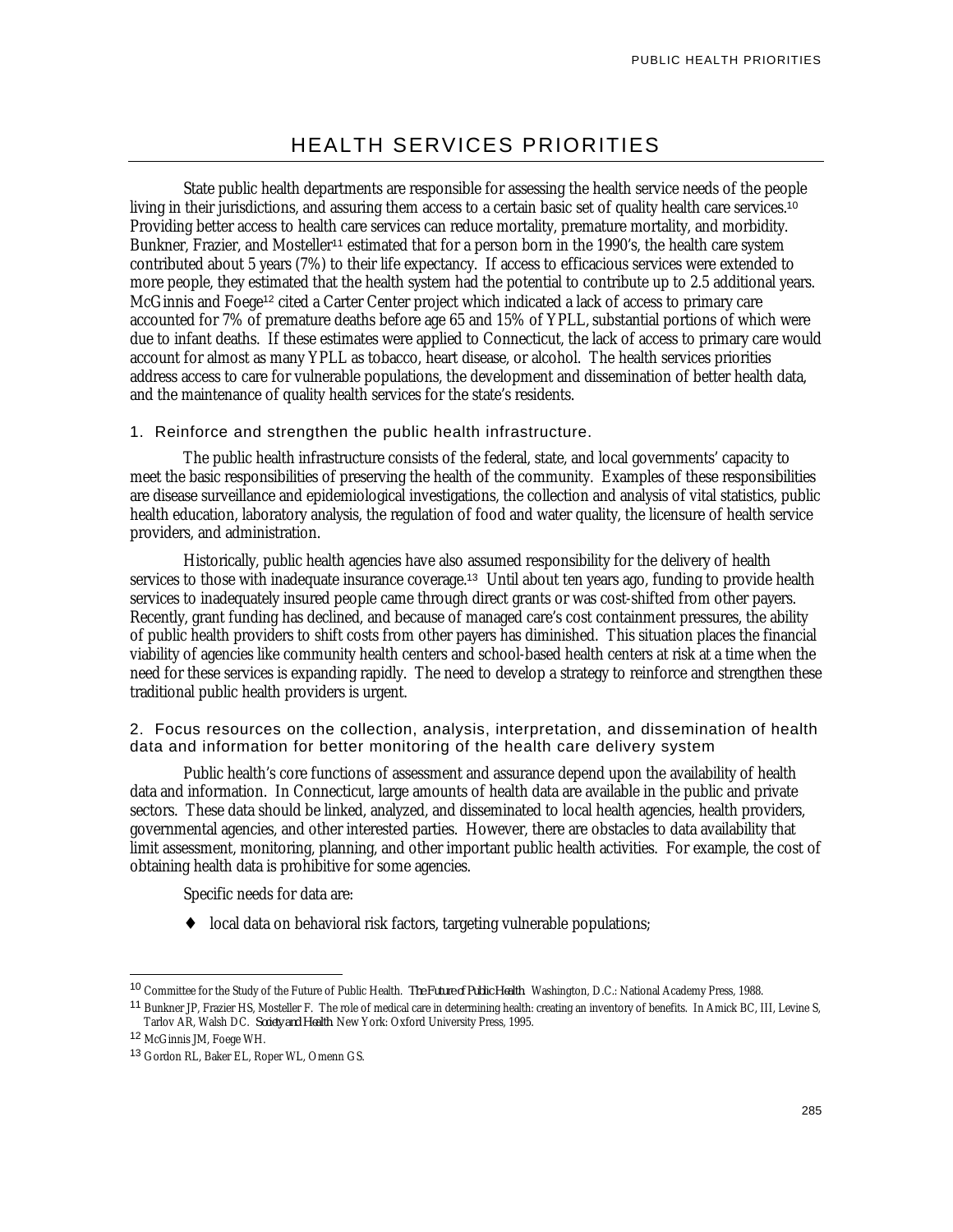- data related to people's risk of poor health outcomes, such as data on personal income, socioeconomic status, access to health insurance, and access to health services;
- data on disability and quality of life, especially in the older population;
- ♦ data on ambulatory care services provided in institutions or physicians' offices, important because of the role of ambulatory care services in the contemporary health care marketplace;
- measurable health outcome data on the performance of health providers and managed care organizations, so that the public can meaningfully evaluate them when selecting health services; and
- data on provider types, specialties, and locations of practice, valuable in determining where services are needed.

In order to monitor the health status of the population, to assess its health care needs, and to assure the community that adequate services are being provided, access to better state data on health and health services is needed.

3. Promote the development of adequate programs and services for persons 65 years of age and older

The aging of the population has many implications for public health. While the total Connecticut population is projected to increase by only 9% from 1995 to 2020, the segment of the population aged 65 years and older will increase by 35%. As the population ages, the prevalence of chronic health conditions that predominantly affect the elderly will increase.

In Connecticut, seniors are the biggest consumers of personal health care services *per capita*, both in terms of volume and dollars, of any single demographic group. In 1995, people over age 64 accounted for more hospitalizations for heart disease, digestive system disorders, cancer, injuries, pneumonia, cerebrovascular disease, chronic obstructive pulmonary disease, and diabetes than any other age group. People over the age of 64 years accounted for 93% of days spent in nursing home facilities and 68% of home health care clients.

These facts emphasize the importance of having a clear, comprehensive, practical strategy for the maintenance of the health and well being of our senior population. This strategy should include institutional and community-based health care services, as well as comprehensive complementary social support services.

4. Monitor the growth and development of managed care and its impact on the delivery and utilization of personal health care services.

The organization and financing of health care services is now determined by the principles of managed care. In this environment it is the responsibility of public health to ensure that the objectives pursued by managed care organizations will, at the very least, not result in harm to the public, or, more importantly, yield improvements in the health of the public. Managed care is a system in which health providers typically assume some financial risk for the services they deliver in order to be able to access a population of insured individuals. This mechanism encourages containing costs and better patient management on the one hand, but can lead providers to underuse services on the other. One example of the tendency to reduce the services provided to patients was the practice of hospitals and doctors discharging mothers and newborns within one day of a normal delivery, the "drive through delivery" issue. Public dissatisfaction with the practice eventually resulted in legislatively mandated two day stays for normal deliveries, unless the mother and her doctor together decide on an early discharge.

In another example it was reported that capitated MCOs demonstrated a decline in service utilization when compared to fee-for-service health plans, however a majority of capitated MCO enrollees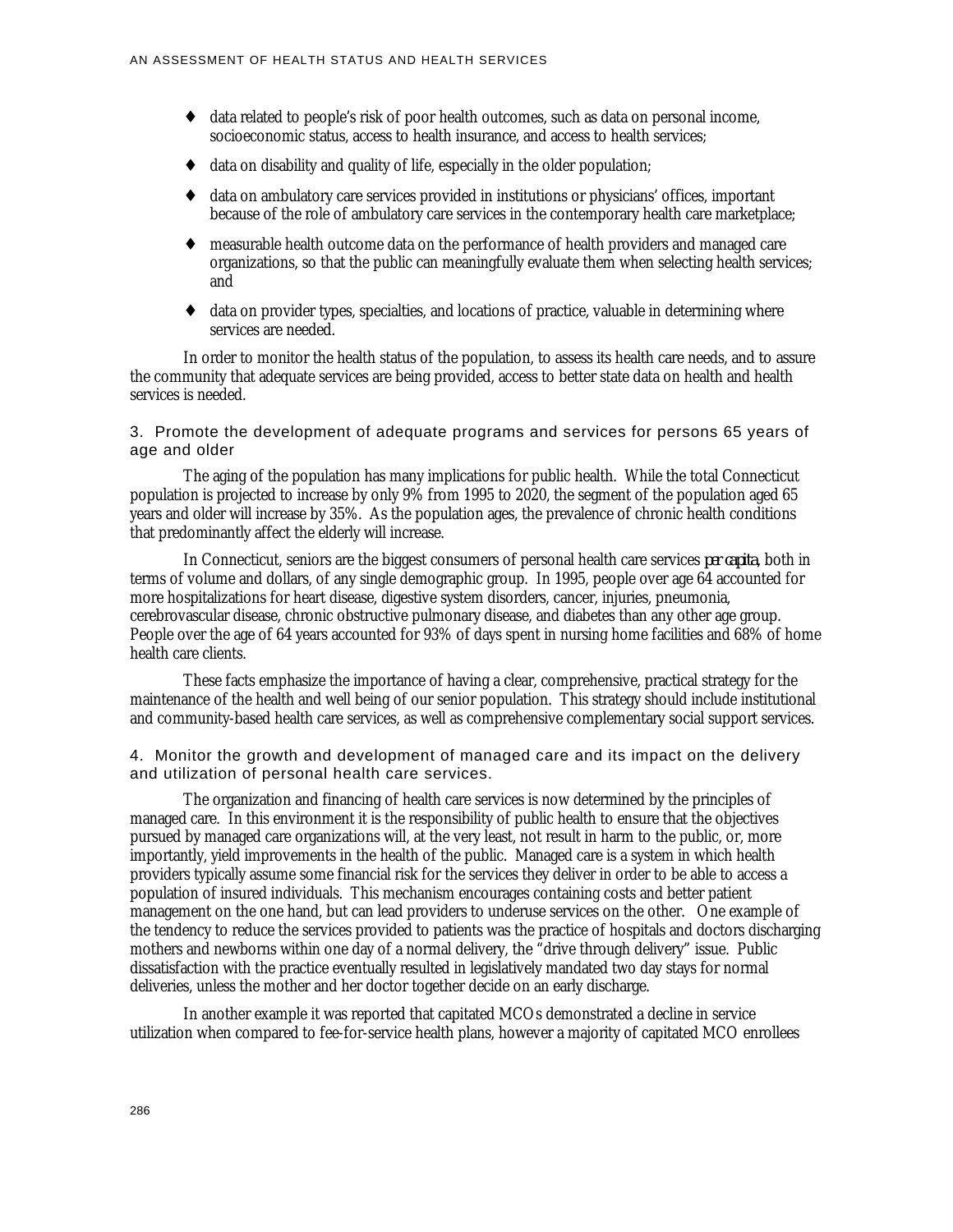over age 64 reported a decline in health compared to a quarter of those enrolled in fee-for-service plans.<sup>14</sup> This indicated that the reduction in health services had a real and perceived effect on the health of plan members.

5. Expand access to affordable health insurance and primary and preventive health care services to the uninsured and underinsured.

Poor access to timely health care services, especially preventive and primary care services, is a consequence of being un- or underinsured.<sup>15</sup> People without adequate health insurance have worse health status and higher mortality rates than adequately insured people because they seek care later, at more advanced stages of disease.<sup>16</sup> Children without health insurance are less likely to be appropriately immunized, to get care for injuries, to be regularly treated for chronic conditions, or to get dental care.<sup>17,18</sup> Since 1992, estimates of the uninsured in Connecticut have fluctuated between 10% and 12%.

Access can be a problem for fully insured populations as well. In an analysis of health conditions for which hospitalization may have been avoided with appropriate use of ambulatory care, DPH found that Medicaid enrollees were hospitalized at rates between two and ten times greater than patients insured by private insurers.<sup>19</sup> This suggests that Medicaid enrollees may have problems accessing ambulatory care services. Another analysis showed that only 24% of Medicaid-enrolled children in Connecticut were screened for dental services during FFY 1996, and the rate of dental decay for 6-8 year old Medicaid enrollees was 21% higher than the national average.<sup>20</sup>

<sup>14</sup> Ware JE, Bayliss MS, Rogers WH, Kosinski M, Tarlov AR. Differences in 4-year outcomes for elderly and poor, chronically ill patients treated in HMO and fee-for-service systems. *JAMA* 1996; 276(13): 1039-47.

<sup>15</sup> See Chapter 2, "Consequences of Lacking Health Insurance."

<sup>16</sup> Franks P., Clancy CM, Gold MR. Health insurance and mortality. *Journal of the American Medical Association* 1993 vol. 270, pp.737-741.

<sup>17</sup> Blumberg LJ, Liska DW. The uninsured in the United States: a status report. 1996 April.

<sup>&</sup>lt;sup>18</sup> Families USA. Unmet needs: the large differences in health care between uninsured and insured children. Analysis of the 1994 National Health Interview Survey. Washington, D.C.: 1997 June.

<sup>19</sup> See Chapter 4, "Ambulatory-care-sensitive Hospitalizations."

<sup>&</sup>lt;sup>20</sup> Lee MA. Children's Health Council. Personal communication. August 28, 1997. Based on data obtained from the HCFA-416 Report for FFY 1996.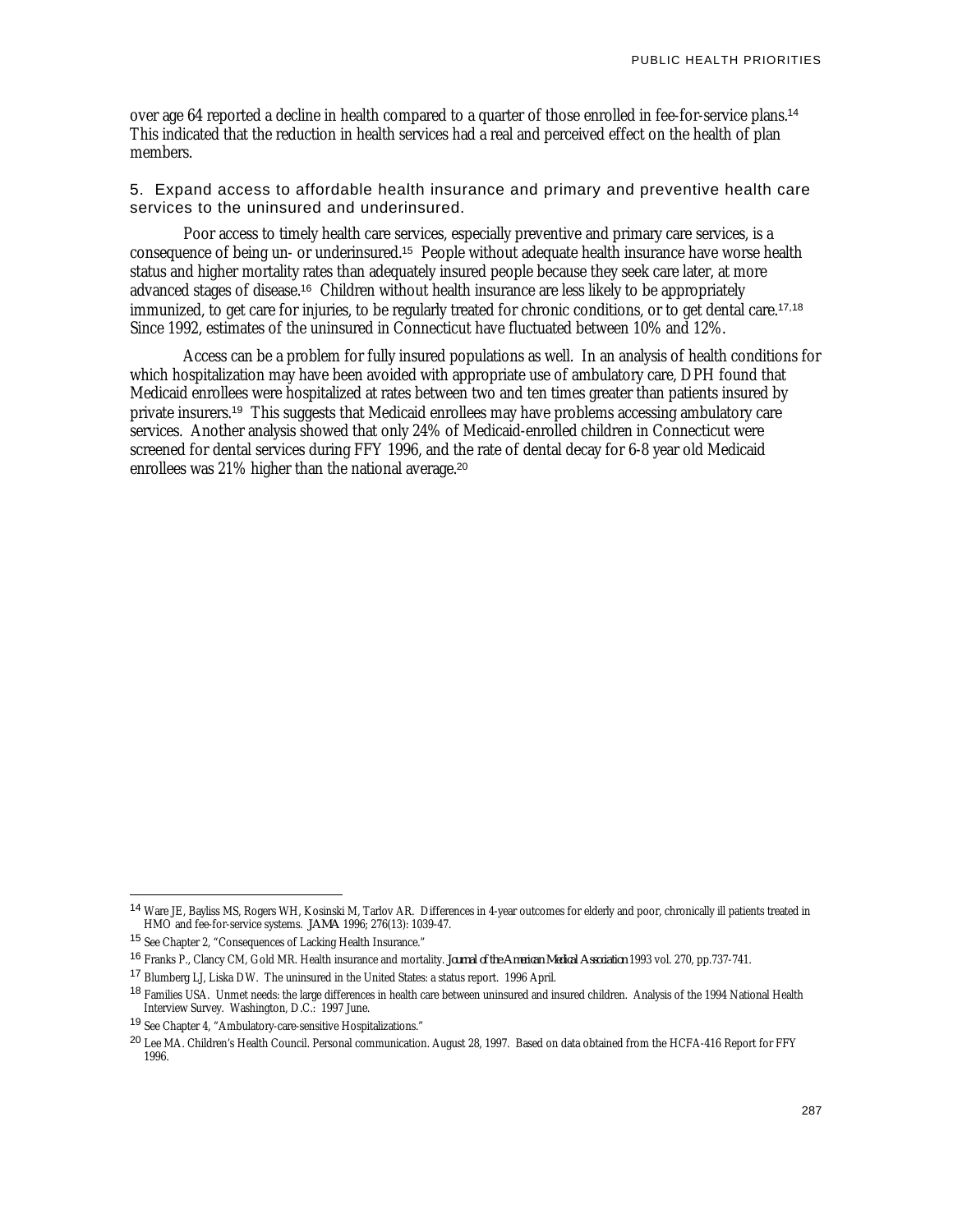## ESSENTIAL PUBLIC HEALTH PROGRAMS

Much of the improvement in the health of Connecticut residents over the past century is the result of successful public health, social, and economic programs. Reduction or discontinuation of these essential programs would almost certainly lead to an increase in morbidity and mortality. The priorities for essential public health programs emphasize infectious disease control, environmental assurance, and quality assurance for health providers and services.

#### 1. INFECTIOUS DISEASE CONTROL

- 1.1 Monitoring and control of all infectious diseases
- 1.2 Investigation of outbreaks of infectious diseases and food poisoning

Reportable infectious diseases and treatments are monitored for surveillance purposes. Monitoring alerts the public health community to emerging changes in infectious diseases. For example, the emergence of drug-resistant tuberculosis in urban areas, which primarily affects minorities, results from the gradual breakdown of the public health infrastructure which was organized to defend against it. The prevention of tuberculosis outbreaks requires site-specific intervention programs. The bacterium *Streptococcus pneumoniae* causes a wide range of infections, including pneumonia, otitis media, meningitis, and bloodstream infections. They are of public health concern because they occur in clusters in crowded settings, and antibiotic-resistant strains have recently emerged. Ingestion of food products contaminated with pathogenic infectious agents can lead to a wide range of health consequences, including death.

New tools are emerging that prevent infectious diseases, including vaccines against varicella, pneumococcal disease, hepatitis A, rotavirus gastroenteritis, Lyme disease, and anti-viral agents to prevent HIV transmission. There are also national prevention initiatives for foodborne illnesses and Group B streptococcal disease.

#### 1.3 Immunization programs

The prevention of infectious diseases is assured through appropriate immunization programs. For example, vaccination completion rates for Connecticut children for the primary measles immunization series, required by age 2, are the highest in the nation. However, vaccination levels are low among urban residents, among children who have delayed initiation of vaccination, among children who have moved into an area after birth, and among those whose parents have a history of poor utilization or poor access to health care.

#### 2. HEALTH PROVIDER QUALITY ASSURANCE

2.1 Setting and enforcing standards for professional provider qualifications and provider and facility quality assurance

DPH is responsible for regulating providers such as health facilities and health professionals to assure that competent and capable health care and environmental service providers are available to the entire population. This is accomplished by licensing the professions, health care and day care facilities, and environmental services.

#### 3. ENVIRONMENTAL ASSURANCE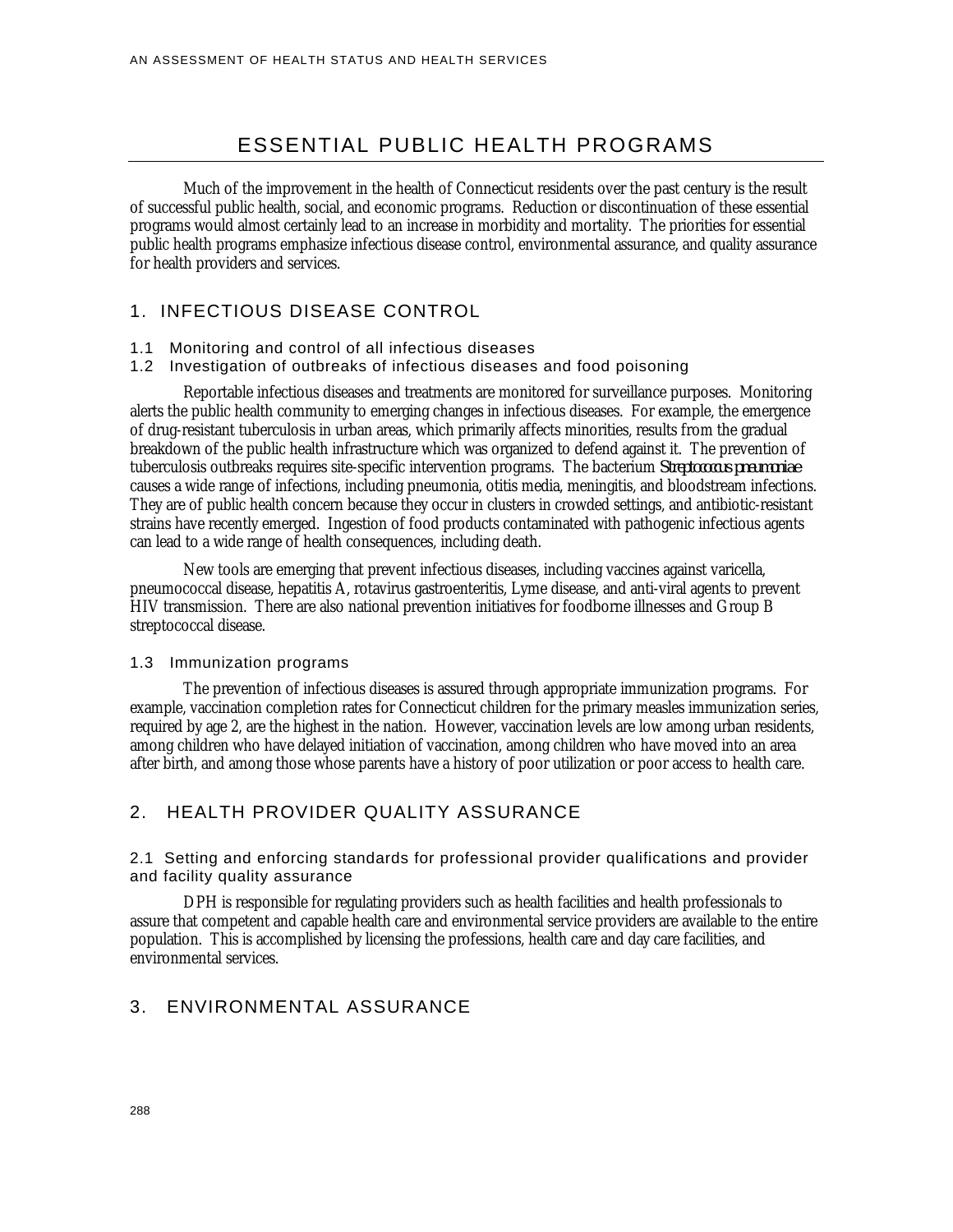3.1 Protection of food and water through the setting and enforcing of quality standards

There has been no incidence of waterborne disease in Connecticut during the 1990's. The high quality of drinking water is maintained through a variety of regulatory and coordinated planning activities. These activities must continue to assure a safe drinking water supply.

#### 3.2 Lead abatement in housing and testing of children for blood lead levels

Because the prevalence rate of children with elevated blood lead levels from Connecticut's major urban areas are between three and four times higher than estimates of the national average,<sup>21</sup> it is important to maintain assessment activities include screening programs, and prevention measures include education programs.

#### 4. HEALTH SERVICES ASSURANCE

#### 4.1 Setting and enforcing standards for preventive health care

Preventive services for the early detection of disease are associated with substantial reductions in morbidity and mortality.<sup>22</sup> Public health agencies are responsible for setting and enforcing standards for monitoring prevention programs. Examples of preventive efforts include immunization programs and smoking prohibition policies in health care facilities.

#### 4.2 Assuring the provision of health care services to underserved populations

A traditional responsibility of public health is to assure access to a minimum set of quality health care services for the population. DPH recognizes that access to health care affects the overall health status of the population and must be maintained as a public health priority.

#### 4.3 Family nutrition programs

Family nutrition programs are a priority because they can prevent deterioration of children's health. Proper child nutrition is directly related to improved school performance, enhanced growth and development, and a reduction in obesity. Nutrition is also a contributing factor in low birthweight babies, birth defects, osteoporosis, and diabetes. Optimal nutrition can prevent disease, reduce risk of illness, enhance recovery and reduce complications, and promote general health and well being.<sup>23</sup>

The public health infrastructure has assumed the responsibility of providing nutrition programs and food supplements to those who are medically in need or who cannot afford a nutritionally complete diet.

### SUMMARY AND NEXT STEPS

As the year 2000 approaches, a course must be set for public health that will lead it through the next decade. Based on the issues identified in the *Assessment*, and the priorities identified in this chapter, Connecticut needs to focus its resources now on those areas of activity that will have the most significant impact on the health of the state.

Beyond our commitment to adequately maintain essential public health programs, DPH feels that its policy and program development should emphasize those health conditions that are the most pervasive among our residents: cardiovascular and cerebrovascular disease, cancer, unintentional injuries, and the

<sup>21</sup> See Chapter 3, "Blood Lead Levels in Children."

<sup>22</sup> U.S. Preventive Services Task Force. *Guide to Clinical Preventive Services*, 2nd ed. Baltimore: Williams & Wilkins, 1996.

<sup>23</sup> American Dietetic Association. Cost effectiveness of medical nutrition therapy. *Journal of the American Dietetic Association*. 1995 January.